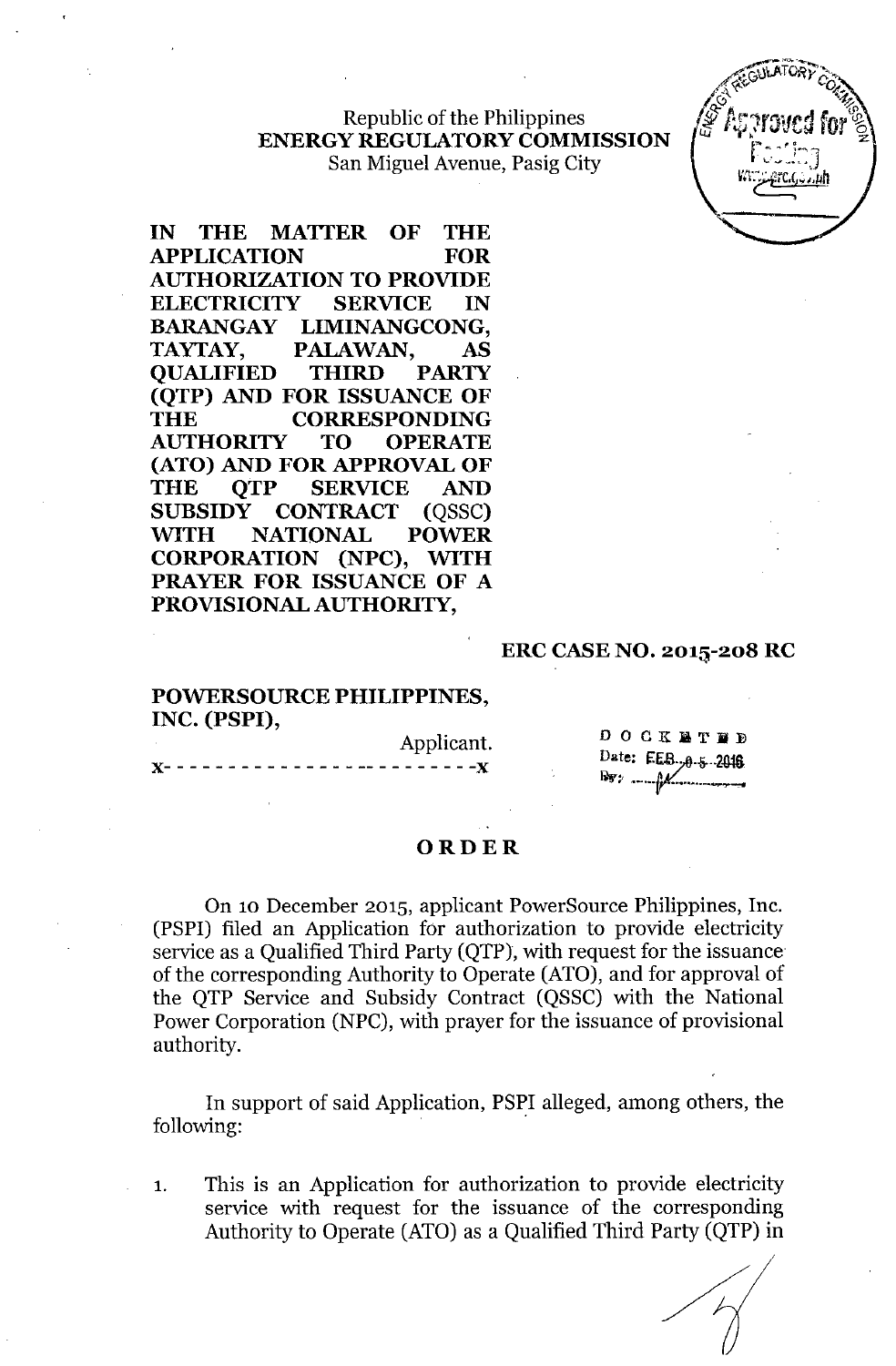Barangay Liminangcong, Taytay, Palawan, filed pursuant to and by virtue of the Rules for the Regulation of the Qualified Third Parties Performing Missionary Electrification in Areas Declared Unviable by the Department of Energy (ERC QTP Guidelines), as approved in ERC Resolution No. 22, Series of 2006.

- 2. The instant Application likewise seeks the approval of the QTP Service and Subsidy Contract (QSSC)<sup>1</sup> dated 9 October 2015, executed by and between PSPI and the NPC, including the Full Cost Recovery Rate (FCRR) provided therein. A copy of the QSSC is attached to the Application as **Annex "A".**
- 3. PSPI is a corporation duly organized and existing under the laws of the Republic of the Philippines with its principal office at the 10th Floor, The Athenaeum Building, 160 Leviste Street, Salcedo Village, Makati City, Metro Manila. Copies of Applicant's relevant corporate documentation such as the Certificate of Registration with the Securities and Exchange Commission (SEC), Articles of Incorporation, latest Audited Financial Statements and latest General Information Sheet are attached to the Application as Annexes "B", "C", "D", and "E" respectively.
- 4. Applicant has the full legal, financial and technical capacity to operate. At present, the Department of Energy (DOE) still has to issue the Certificate of Endorsement stating that Applicant was prequalified in accordance with DOE Circular No. 2004-06-006 and DOE Circular 2005-12-011. A copy of the Certificate of Endorsement will be attached to the Application as Annex "F" once it is released by the DOE.
- 5. Applicant may be served with orders or other legal processes through the undersigned counsel.

### COMPLIANCE WITH PRE-FILING REQUIREMENTS

6. In compliance with Rule 6 of the ERC Rules of Practice and Procedure, approved by the Commission on 22 June 2006 as Resolution No. 38, Series of 2005, Applicant has furnished the Sangguniang Bayan of the Municipality of Taytay with copies of the Application with all its annexes. Copies of the certifications from the Sangguniang Bayan of the Municipality of Taytay

<sup>&</sup>lt;sup>1</sup> The QTP Service and Subsidy Contract (QSSC) is the resulting legal document after combining the provisions of the QTP Service Contract (QSC) and Subsidy Disbursement Agreement (SDA).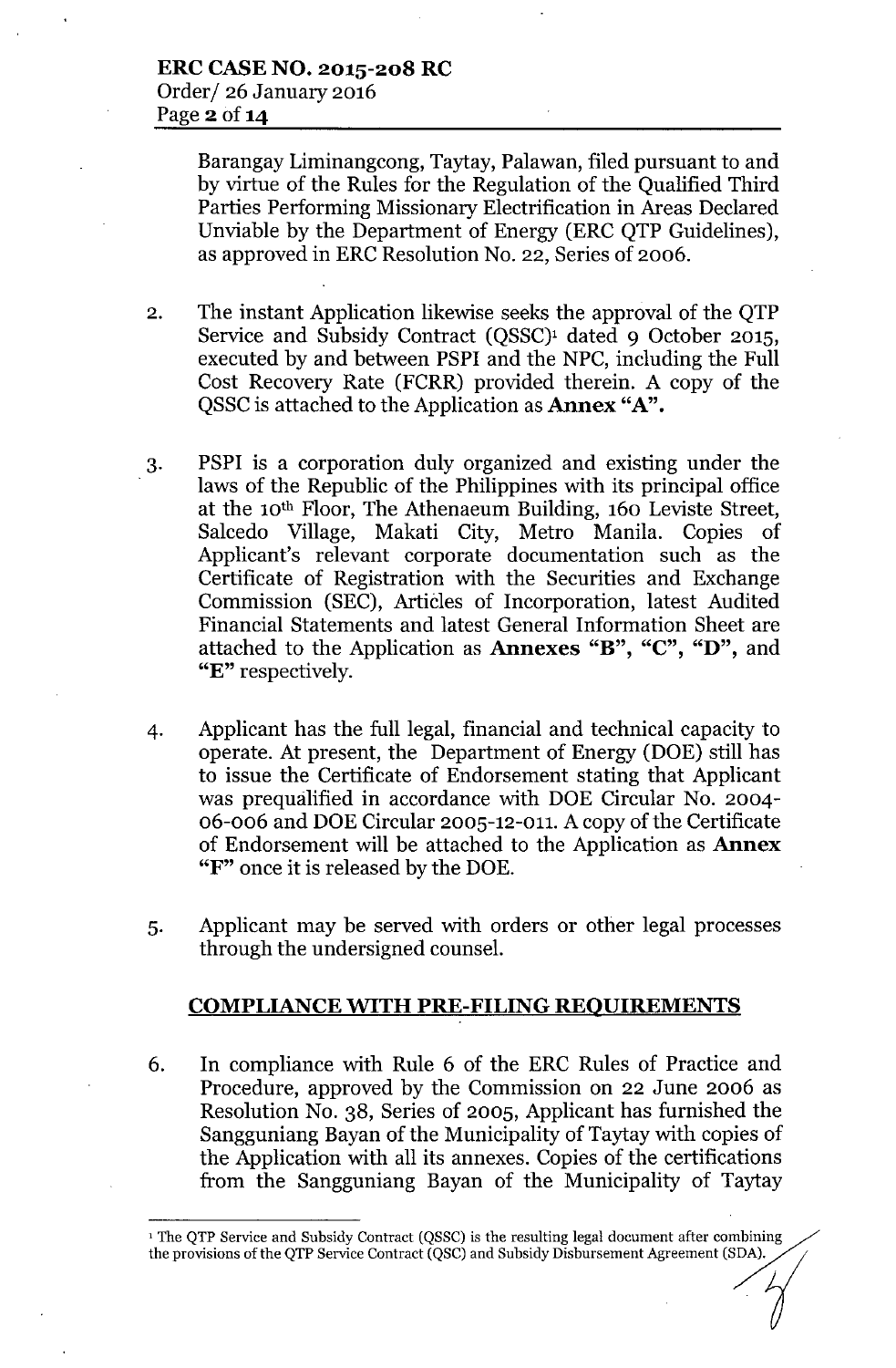attesting to the fact of such service, are attached as Annex "G" of the Application.

7. Furthermore, Applicant has caused the publication of the present Application in its entirety in a newspaper of general circulation within the Municipality of Taytay. Copies of the corresponding Affidavit of Publication and the newspaper are attached to the Application as Annexes "H" and "H-1", respectively.

## STATEMENT OF FACTS

- 8. Under Section 59 of Republic Act No. 9136 or the Electric Power Industry Reform Act of 2001 (EPIRA) and Rule 14 of its Implementing Rules and Regulations (IRR), the provision of electric service in remote and unviable areas that a distribution utility is unable to service shall be opened to QTP.
- 9. As stable and reliable supply of power is essential to economic growth and sustain ability, the electricity service provided by a QTP is envisaged to spur development in an economically unviable area and, in the long term, elevate such area to a level of viability. However, the provision of electricity service in unviable areas is expectedly costly and not economically feasible. It would not be reasonable to charge consumers in rural and remote areas high cost of providing such service.
- 10. In accordance with Section 70 of the EPIRA, the entry of QTPs to stimulate economic growth in unviable areas is made feasible by a subsidy sourced from the Universal Charge for Missionary Electrification (UC-ME). This enables a QTP to operate viably while charging its consumers rates that are reasonably acceptable in the area, as may be determined by the Commission.
- 11. Pursuant to Sections 59 and 70 of the EPIRA and its IRR, the DOE issued Department Circular No. 2004-06-006, which prescribes the qualification criteria for QTPs, and Department Circular 2005-12-011, which prescribes the guidelines for the participation of QTPs for provision of electric service in remote and unviable areas.
- 12. At the time when the regulatory and administrative framework for QTP projects, including mechanisms for the availment of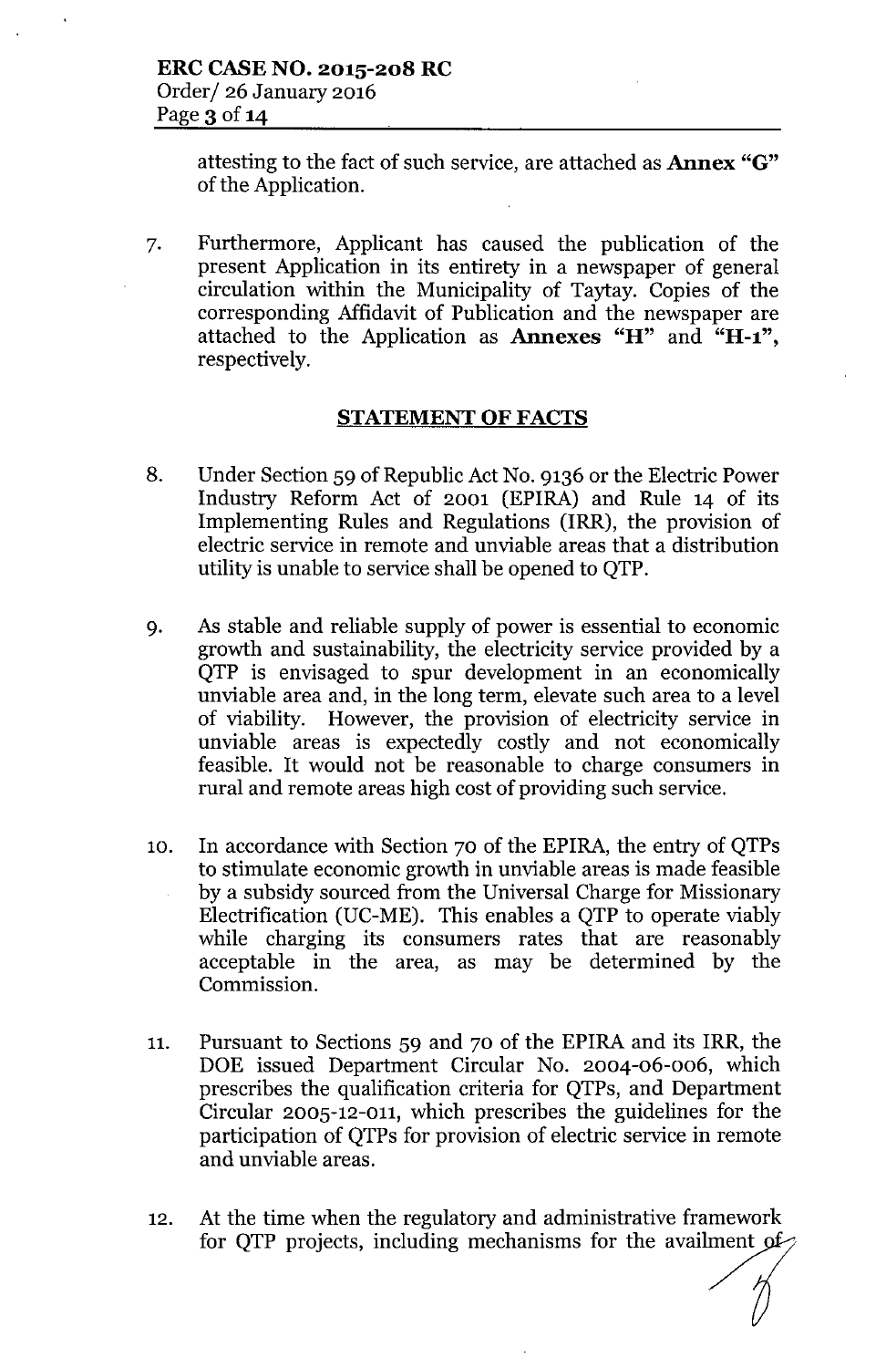DC-ME subsidy by QTPs, were still being developed, Applicant already commenced its operations as a QTP in Barangay Rio Tuba, Bataraza, Palawan (Rio Tuba) and in Malapascua Island, Barangay Logon, Daan Bantayan, Cebu and was about to begin its operations in Balut Island, Saranggani, Davao Occidental and in Barangays Candawaga and Culasian, Rizal, Palawan.

- 13. Applicant is a pioneer QTP having been issued the very first Authority to Operate as a QTP in the entire country for its Rio Tuba electrification project. This exemplifies the successful economic upliftment of a remote and unviable area through the entry of a QTP.
- 14. **The QTP Service Area.** Liminangcong is a coastal barangay in the Municipality of Taytay, Palawan (the QTP Service Area). It is a remote and unviable area within the franchise area of Palawan Electric Cooperative, Inc. (PALECO). A location map and description of the QTP Service Area is attached to the Application as Annex "I".
	- 14.1. The QTP Service Area is located about 30 kilometers South from EI Nido, Palawan and connected to the National Highway via gravel road. There is a total of 709 households covering 9 puroks.
	- 14.2. In Liminangcong, there is a Barangay Power Association  $(BAPA)$  which operates a 1x100 kW and 1x40 kW diesel gensets 10 hours daily from 2PM to 12MN. The existing 13.2 kV distribution system needs some rehabilitation due to damaged electrical poles. It also requires line extension to several sitios and line upgrade for better quality of electric services.
- 15. Selection of Applicant as Service Provider. In an Agreement entered into in 2009, the Provincial Government of Palawan (PGP), after a competitive selection process, granted to PSPI the right to perform the electricity service in any of the waived areas in Palawan. A photocopy of the Agreement, forming an integral part of the Application, is attached thereto as Annex "J".
	- 15.1. The original agreement in 2009 was reiterated and reinforced in a Revised Master Agreement duly executed by PGP and PowerSource in 14 February 2013 at Barangay Liminangcong, Taytay, Palawan.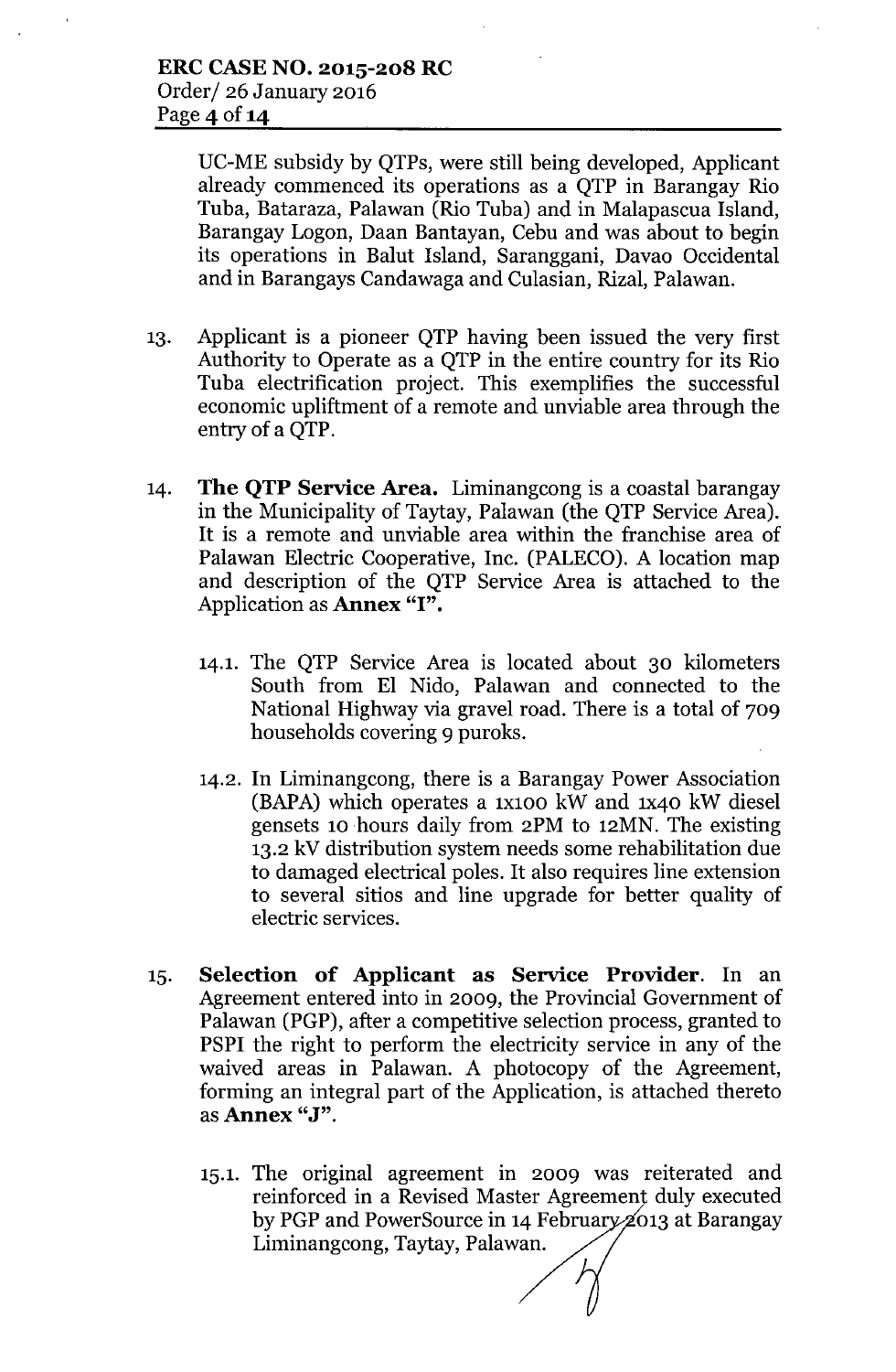- 15.2. In the Revised Master Agreement, PGP in effect assigned to PowerSource all of PGP's rights and interests under the MOA entered into with PALECO.
- 16. Declaration of QTP Service Area as a Remote & Unviable Area and PALECO's Waiver of Service. In Resolution No. 001, Series of 2005, dated 10 January 2005, PALECO formally waived its franchise privilege in several barangays, including Liminangcong, in favor of a QTP.
	- 16.1. As a result of said declaration and by virtue of the Memorandum of Agreement (MOA) dated 15 March 1995 and Subsidiary MOA dated 21 August 2000, PALECO agreed to implement a joint energy prerogative with PGP, granting the latter the right to operate, maintain, and provide electricity in the waived areas. The said Subsidiary MOA stated that the operation, management, and maintenance of the project shall be governed through a separate MOA. A Copy of the separate MOA dated 2001 is attached to the Application as Annex "K".
	- 16.2. After the competitive selection process, PowerSource was granted, by virtue of the previous and Revised Master Agreement, all of PGP's rights and interests under the MOA and Subsidiary MOA with PALECO. By virtue thereof, a Waiver Agreement was entered into with PALECO on 17 July 2013. A copy of the Waiver Agreement is attached as **Annex** "L" of the Application.
- 17. QTP Operations. Before Applicant begun its operation in Barangay Liminangcong, there was minimal electrification service operated and managed by the BAPA System.
	- 17.1. Due to constant pressure from the local government units and residents, Applicant conceded to their request and began construction and eventual operations. Applicant is currently operating from 2PM to 12MN. Applicant intends to provide  $24/7$  electricity service. The community population of 709 households will initially yield significant sales of 252,939 kWh on the first year.
	- 17.2. QTP operations shall be for a period of fifteen (15) years in accordance with the Waiver Agreement with PALECOand the QTP Service and Subsidy Agreement with NPC.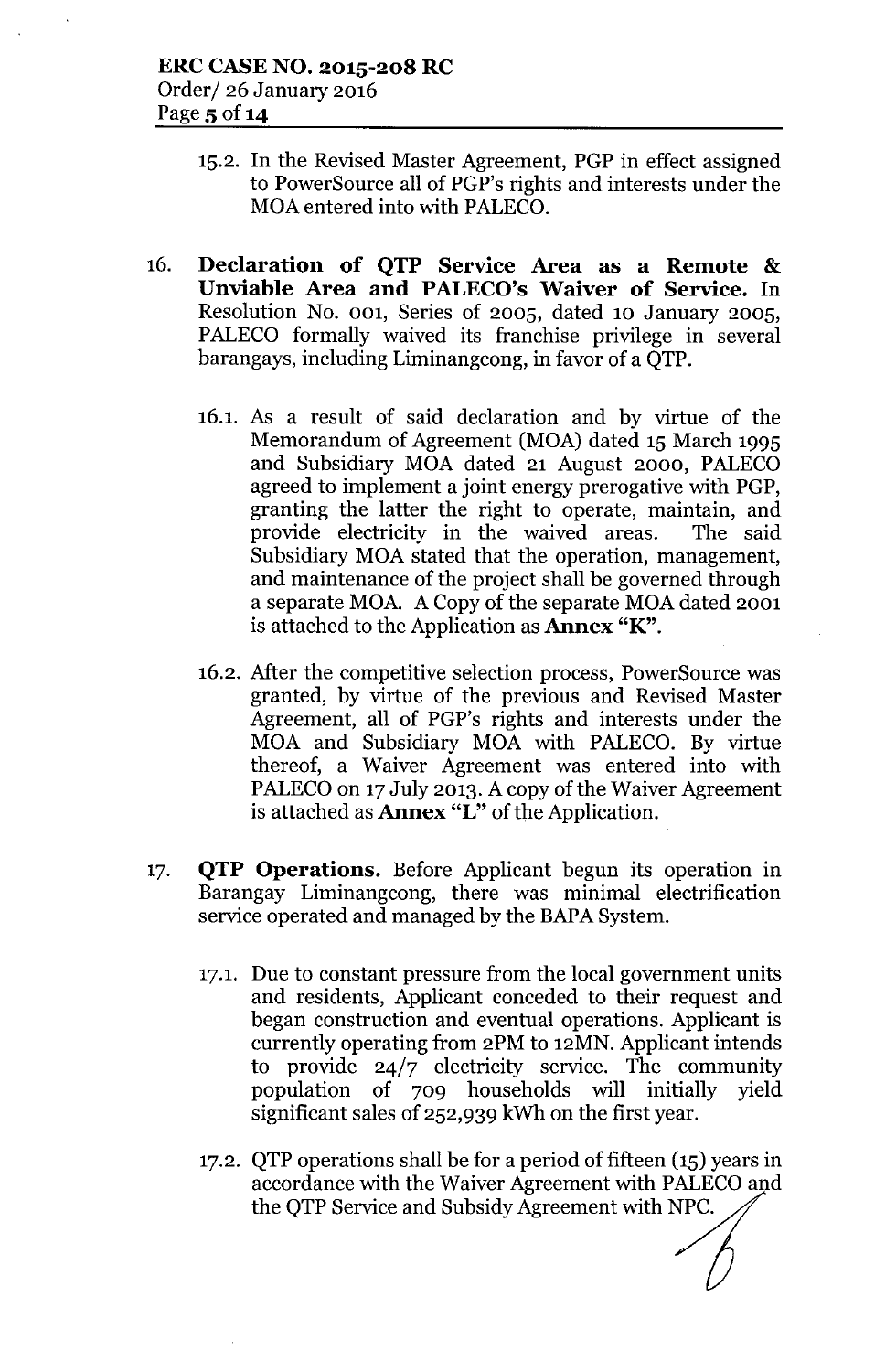- 17.3. Applicant's project has been a realization of the goal of the QTP program which is to stimulate economic progress in remote and unviable areas through electrification. The beneficial impact of stable and reliable electricity service to the economy of the local community in the QTP Service Area as well as the daily lives of the consumers cannot be overstated.
- 18. Formation of Project Company for Liminangcong Similar to its plans in the Rio Tuba Project and Malapascua Project, Applicant intends to incorporate a project company that will invest in the electricity service and perform the functions of a QTP in the QTP Service Area. Correspondingly, Applicant will assign its ATO as a QTP and transfer its rights and interests in the QTP project to the said project company upon the approval of this Application.

# SIGNIFICANT ASPECTS OF THE PROJECT AND THE QTP SERVICE AND SUBSIDY AGREEMENT

- 19. Under the QSSA, Applicant shall provide 24-hour electricity service in the QTP Service Area for a term of fifteen (IS) years. In order to ensure that Applicant will be able to viably serve the QTP Service Area, it may be allowed to avail of the UC-ME Subsidy.
	- 19.1. The Generation Facilities. Due to small loads in offpeak hours, Applicant will install a modular, flexible and highly redundant diesel generating plant based on three (3) units of small high speed gensets, 3x36 kW, on the first year of operation. This ensures modest capital cost and maximum flexibility in the early years of operations.
	- 19.2. Copies of the Certificate of Non-Coverage (CNC) issued by the Department of Environment and Natural Resources (DENR) and Certificate of Compliance (COC) issued by the Commission covering the diesel generating units currently installed in the site are attached to the Application as **Annexes** "M" and "N".
	- 19.3. Applicant intends to comply with Renewable Portfolio Standards and source a certain percentage of its power supply from renewable energy technology. Applicant shall conduct resource assessment and determine the optimal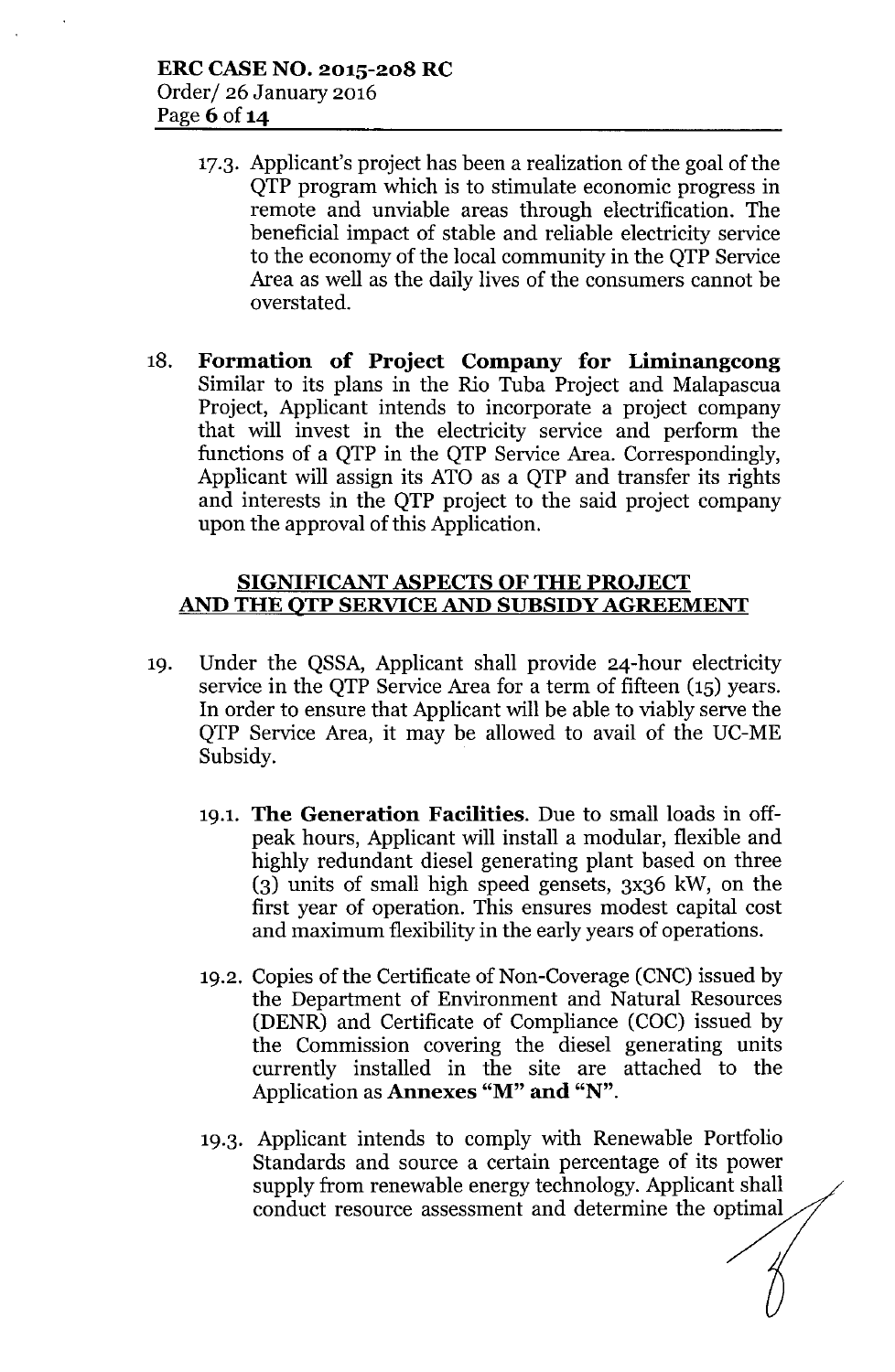integration of renewable energy in the distribution system.

- 19.4. Availment of UC-ME Subsidy. The OSSC provides the terms and conditions governing Applicant's availment of the UC-ME Subsidy. For the provision of electricity service, Applicant shall charge and collect from its end users the SARR. Should the FCRR be higher than the SARR, Applicant shall be entitled to recover the difference from the UC-ME Subsidy through the mechanism provided in the QSSC.
- 20. Financial Plans/Sources of Funds. Applicant intends to enter into a long-term lease agreement with a credible generator set(genset)-leasing company in order to minimize generation cost. A long-term lease reduces the up-front capital required and ensures optimal genset operation. In the longterm lease agreement, the genset-leasing company guarantees the necessary genset performance metrics including fuel efficiency, plant availability, and the fixed and variable costs, thereby creating an additional layer of power supply stability.

Fuel supply shall be arranged through a purchase contract with the current fuel provider of NPC. The fuel supply contract shall be established mutually to ensure continuous plant operations. A detailed discussion of the funding/financial aspects of the project is attached as Annex "0" of the Application.

- 20.1. Project Cost. The total capital cost is Twenty Million Seven Hundred Sixty-Eight Thousand Five Hundred Sixty-Five Pesos (Php20,768,565.00), consisting of the costs of the plant equipment, buildings, capitalized expenses and working capital for initial stocks of fuels and lubes and mobilization during plant trials and personnel training. A summary of the project cost components is contained in Annex "P" of the Application.
- 20.2. Debt/Equity Ratio. The debt-equity ratio for the capital cost of the Generation Facilities shall be 67:33.
- 20.3. Computation of Return on Investment/Weighted Average Cost of Capital. The Weighted Average Cost of Capital (WACC) for the project is  $10.5\%$  p.a. This was obtained based on an interest of 9.5 % p.a. on debt capital.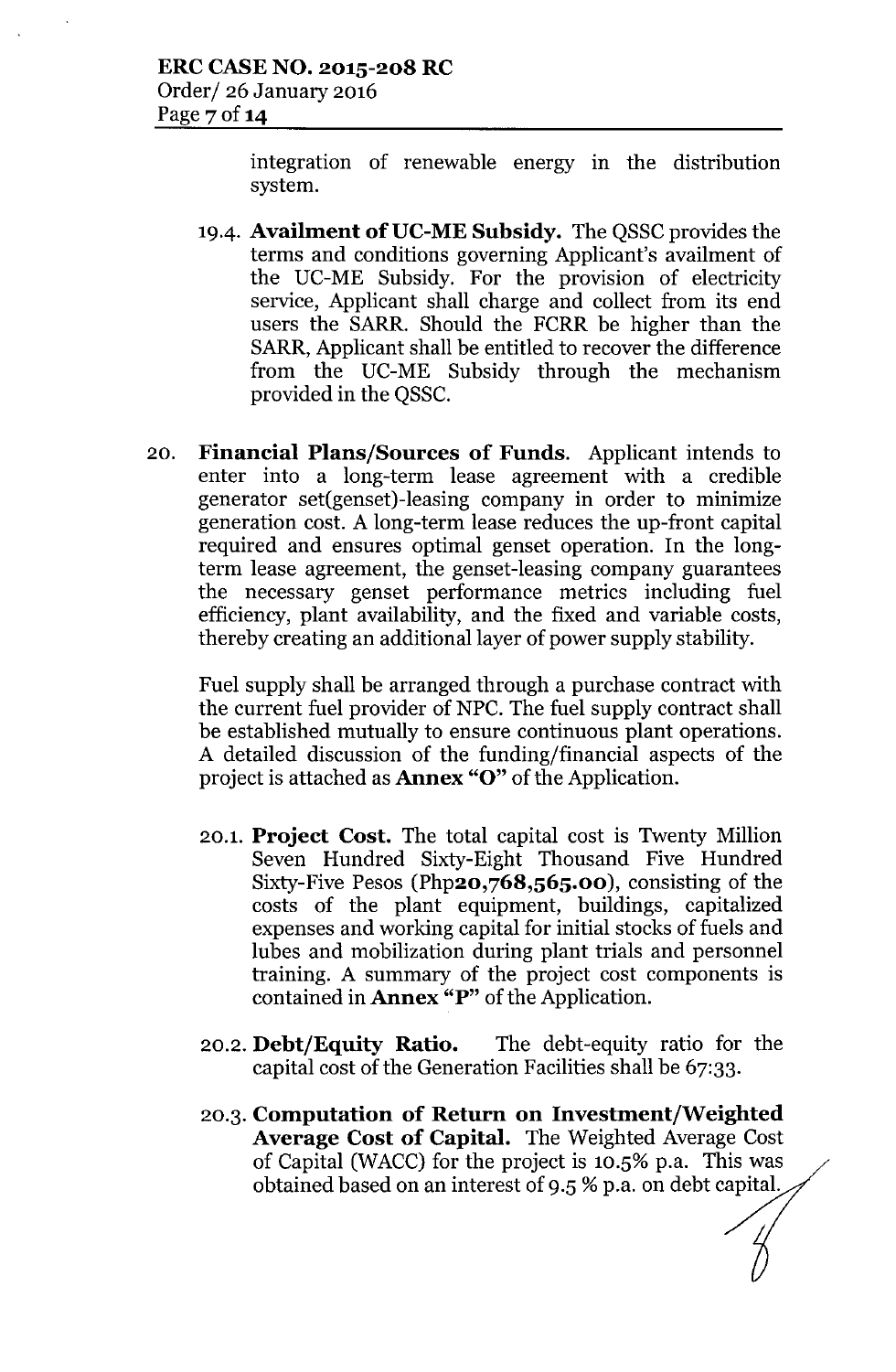- 20-4. The minimum desired return for equity capital for the project and the cost of debt capital are placed at 12.59% p.a. and 9.5% p.a., respectively, to reflect the significantly higher risks associated with providing electricity service in a remote and unelectrified rural community without an offtake guaranteed by a contractual counter-party. A computation of the above WACC is contained in **Annex** "Q" of the Application.
- 21. Purchased Power Rate. The Full Cost Recovery Rate (FCRR) consists of a levelized base rate of 37.09/kWh, which shall be automatically adjusted for each billing period based on Philippine and US consumer price indices as well as actual fuel costs, in accordance with the adjustment mechanisms in the QSSC. Pursuant to the ERC QTP Guidelines, Applicant shall charge and collect from the end-users SARR. Should the FCRR be higher than the SARR, Applicant shall be entitled to recover the difference from the UC-ME Subsidy. A detailed discussion on the FCRR, including its breakdown and the rationale supporting the indexation, is attached as **Annex**  $\mathbf{R}$  of the Application.
	- 21.1. Breakdown of the FCRR. The FCRR reflects fifteen  $(15)$  years of operations and the use of the WACC of 10.5% as discounting factor for all costs and generated electricity. A sample computation of the FCRR and the ME Subsidy requirement is attached to the Application as Annex "S".
- 22. Cash Flow.
	- 22.1 Initial Costs, Operating and Maintenance Expenses. The initial capital costs for the project consist of the diesel plant cost at Php20,768,565.00. The capital costs for the first five (5) years, as well as the breakdown of the operating and maintenance expenses for the fifteen.  $(15)$ -year term of the QSSC, are shown in **Annex "T"** of the Application.
- 23. Projected Demand. The hourly average load curve is presented in Annex "U". Considering the nature of the project, there is no minimum energy off-take, as the sale of power is **Projected Demand.** The hourly average load curve is presented in **Annex "U".** Considering the nature of the project, there is no minimum energy off-take, as the sale of power is based on actual energy consumed by each end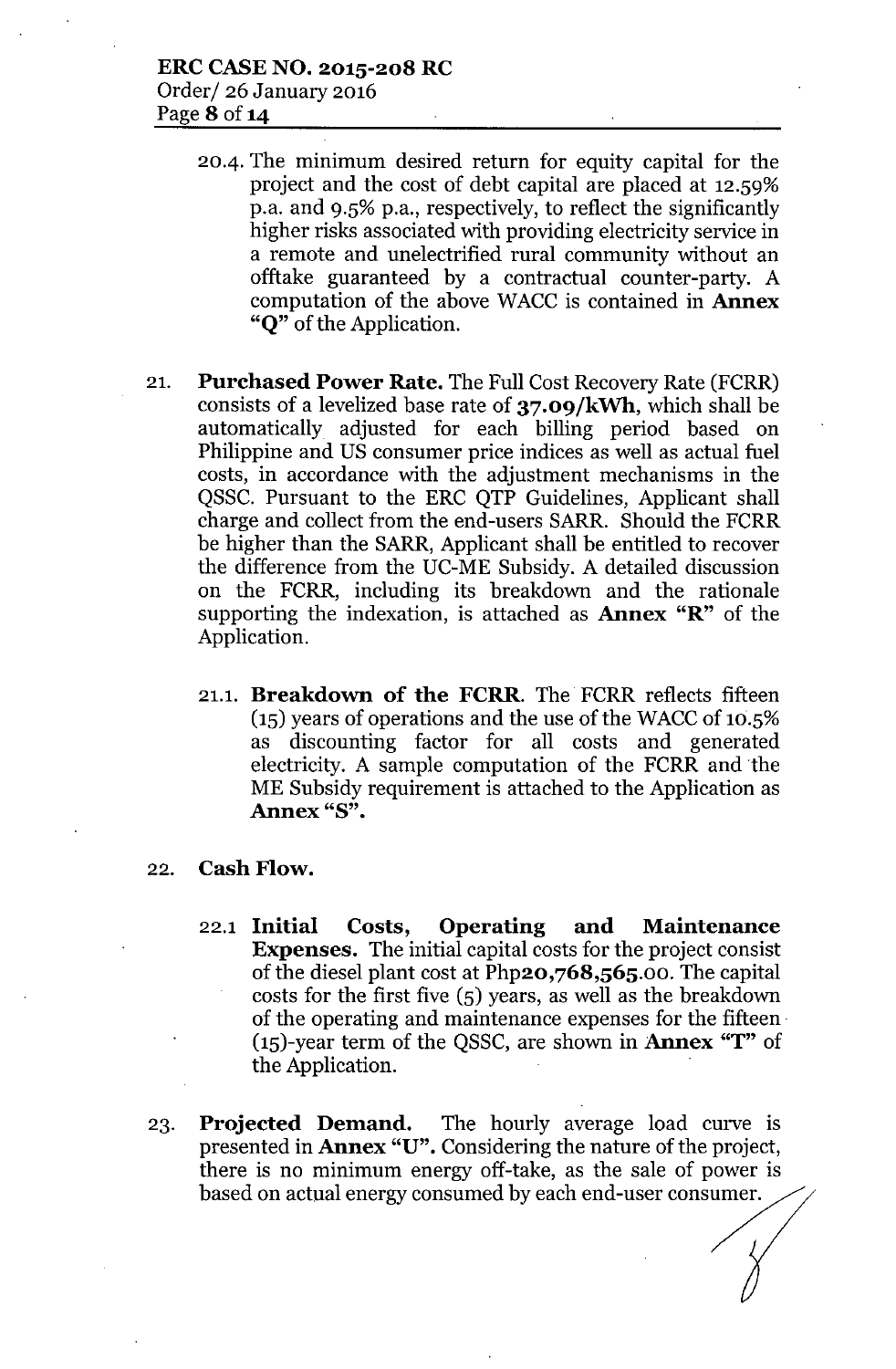The FCRR is determined based on an assumed annual increase in actual energy consumed at four percent (4%). A detailed discussion on the projected demand is contained in **Annex** "V" of the Application. From January 2013 until present, the average load growth in Liminangcong is 5.91%. Moderately, 4% annual increase is assumed in the Financial Model. The historical load and Customer connection profile are shown in Annex "W" of the Application.

24. Procurement of Fuel. Applicant is sourcing and will source its future diesel fuel supply from potential suppliers willing to deliver fuel to the site. Applicant will procure fuel from the least expensive supplier should additional suppliers become available. Applicant will source its biomass fuel from local farmers and it will also develop its own plantation that may generate the needed biomass fuel.

# RATE IMPLICATIONS OF THE QTP SERVICE AND SUBSIDY AGREEMENT

2S. The grant of an Authority to Operate and the approval of the QSSC, along with the corresponding subsidy support, will enable the Applicant to operate viably and, at the same time, charge a lower tariff on its customers in the QTP Service Area. In the absence of an ERC-approved SARR, the tariff to be charged by the Applicant shall be equivalent to the ERCapproved retail rate of DASURECO, in accordance with Section II, Article IV of the ERC OTP Guidelines.

The following table shows the impact of the QSSC on the electricity rates:

|                                            | <b>Before ERC</b><br>approval | <b>After ERC</b><br>Provisional<br><b>Authority or</b><br><b>Final Approval</b> |
|--------------------------------------------|-------------------------------|---------------------------------------------------------------------------------|
| True cost of electricity<br>service (FCRR) | Php33.15/kWh <sup>*2</sup>    | Php37.09/ $kWh*$                                                                |
| Rate paid by consumers                     | Php33.15/kWh**                | Php8.5/kWh                                                                      |
| Subsidy requirement                        | none provided                 | Php28.59/kWh                                                                    |

<sup>•</sup> •• Subject to periodic adjustments based on consumer price indices, foreign exchange rate, and actual costs, fuel cost adjustment As of September 2015. VAT-exclusive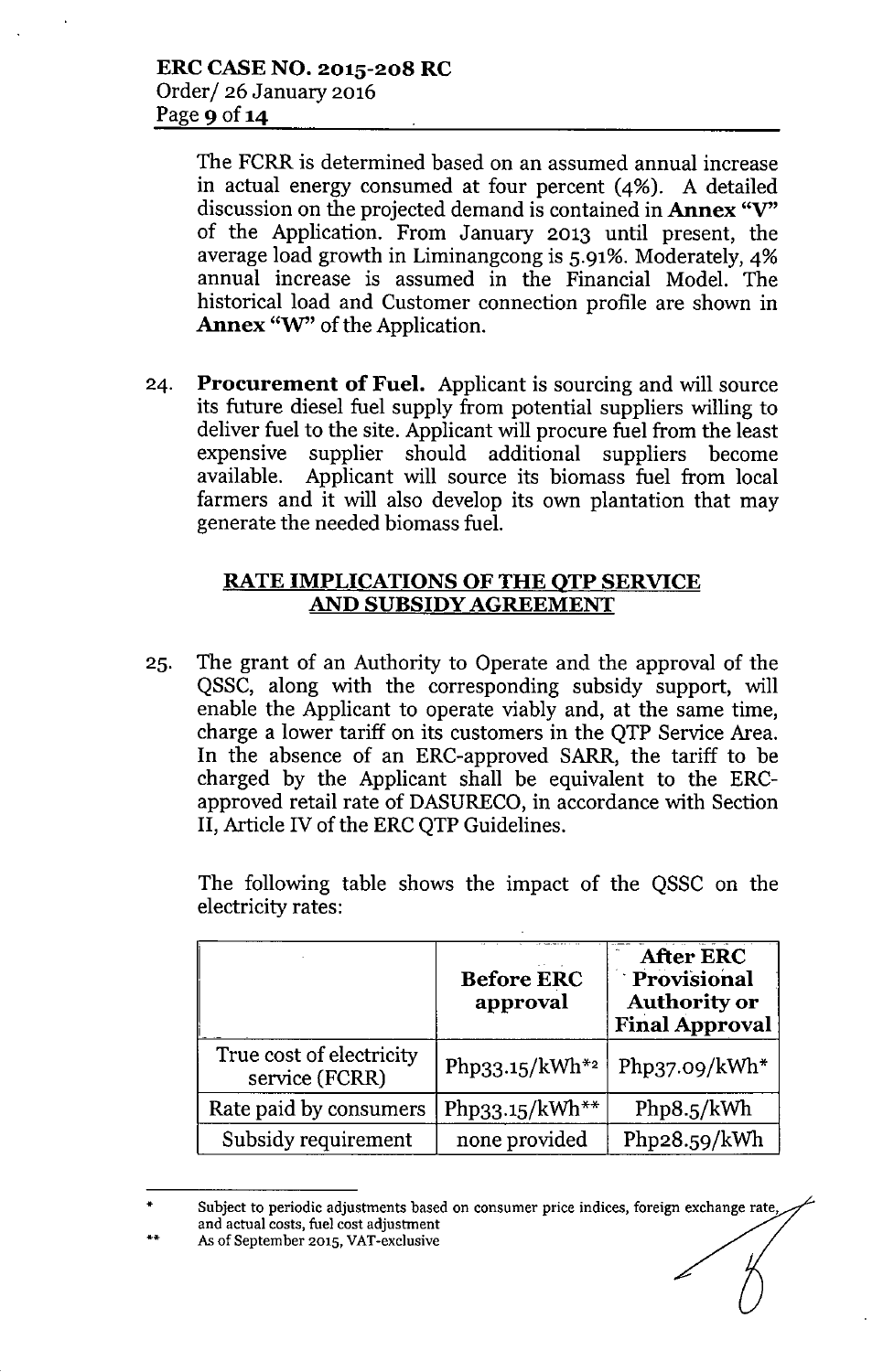- 26. The subsidy component necessary for the continued supply of electricity that will sustain the economic growth of the QTP Service Area results in an impact on the Universal Charge in the amount of Php28.59/kWh.
- 27. Applicant respectfully submits that the aforementioned amount is more than reasonable considering the 24-hour, enterprise level service provided under the QSSC that directly results in the significant economic upliftment and improvement in the quality of life in the QTP Service Area which is beyond anything possible in the traditional 6 to 12 hour rural electrification systems.

# **ARGUMENTS IN SUPPORT OF REQUEST FOR INTERIM RELIEF & PROVISIONAL AUTHORITY (PAl TO OPERATE IN THE QTP AREA**

- 28. Rule 14 of the Commission's Rules of Practice and Procedure authorizes the issuance of a PA and/or an interim relief prior to a final decision, provided that the facts and circumstances warrant the issuance thereof.
- 29. Furthermore, the PA will be submitted by the Applicant to its prospective lenders as a requirement for the grant of loans, necessary to finance the project.
- 30. Moreover, be it emphasized that the Applicant has already secured offers from third parties for the lease of the rights to the generation and distribution facilities for the project. Applicant is, therefore, constrained to request for the issuance of the PA before the expiration of the aforesaid offers.
- 31. In the matter of interim relief, Applicant is seeking to collect a lower rate through the Subsidized Approved Retail Rate (SARR) instead of the Full Cost Recovery Rate (FCRR) as ordered by the ERC in consideration of the limited paying capacity of its consumers. To stress, the electrification of the QTP Service Area will not be possible if consumers were charged at true cost.
- 32. Finally, the success of this project with the regulatory imprimatur of this Commission will pave way for further investment by the Applicant in more projects designed to spur economic growth in remote and unviable areas through the provision of a 24-hour reliable electricity service. Applicant's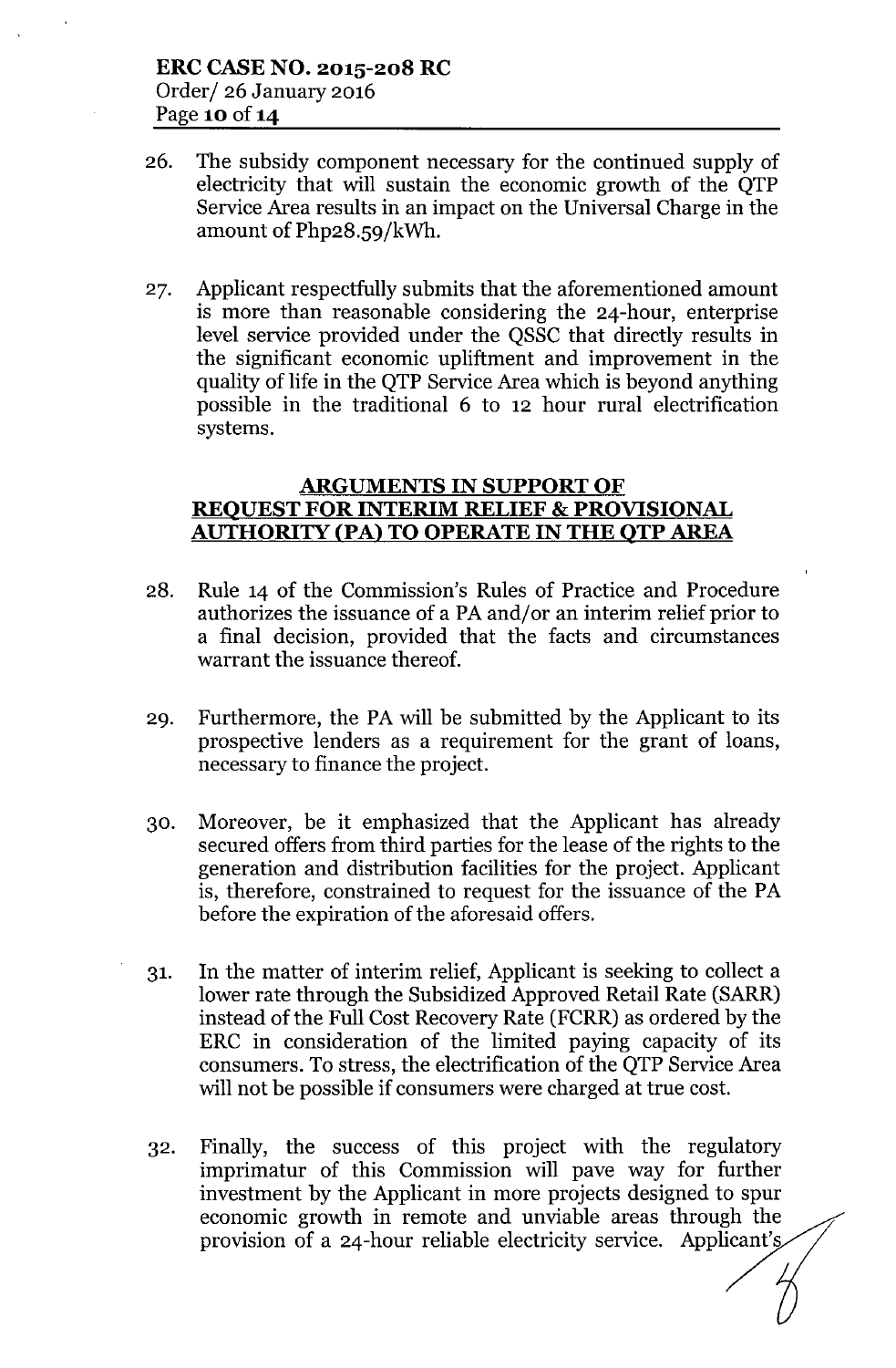interest in other project sites will be dependent on the success of the present Application, particularly on the availment of the necessary subsidy support under the QTP program. With such support, Applicant looks forward to replicating the success of this project in other areas.

#### **PRAYER**

- 33. PSPI prays that, at the soonest possible time, the Commission grants it provisional and interim relief as follows:
	- 33.1. Applicant be granted Authority to Operate as a Qualified Third Party under the ERC QTP Guidelines;
	- 33.2. A Provisional Authority to Operate in the QTP Area be immediately issued in favor of the Applicant pending ERC Resolution.
	- 33.3. The QTP Service Contract, including the Full Cost Recovery Rate therein, be approved;
	- 33-4. Applicant be authorized to charge its customers a tariff equivalent to the ERC-approved retail rate of PALECO, in accordance with Section **II,** Article IV of the ERC QTP Guidelines; and
	- 33.5. Applicant be permitted to recover from the DC-ME Subsidy the difference between the FCRR and rate charged by Applicant to its consumers; and to this end, NPC be directed to release to Applicant such subsidy in accordance with the terms of the QTP Service Contract.

Finding the said Application to be sufficient in form and in substance with the required fees having been paid, the same is hereby set for jurisdictional hearing, expository presentation, pre-trial conference and evidentiary hearing on **17March 2016 (Thursday) at ten o'clock in the morning (10:00 A.M.) at the barangay covered court of Liminangcong, Taytay, Palawan.**

PSPI is hereby directed to cause the publication of the attached Notice of Public Hearing, at its own expense, twice (2X) for two (2) successive weeks in two (2) newspapers of general circulation in the Philippines, with the date of the last publication to be made not later than ten (10) days before the date of the scheduled initial hearing. It is also directed to inform the consumers in Barangay Liminangcong,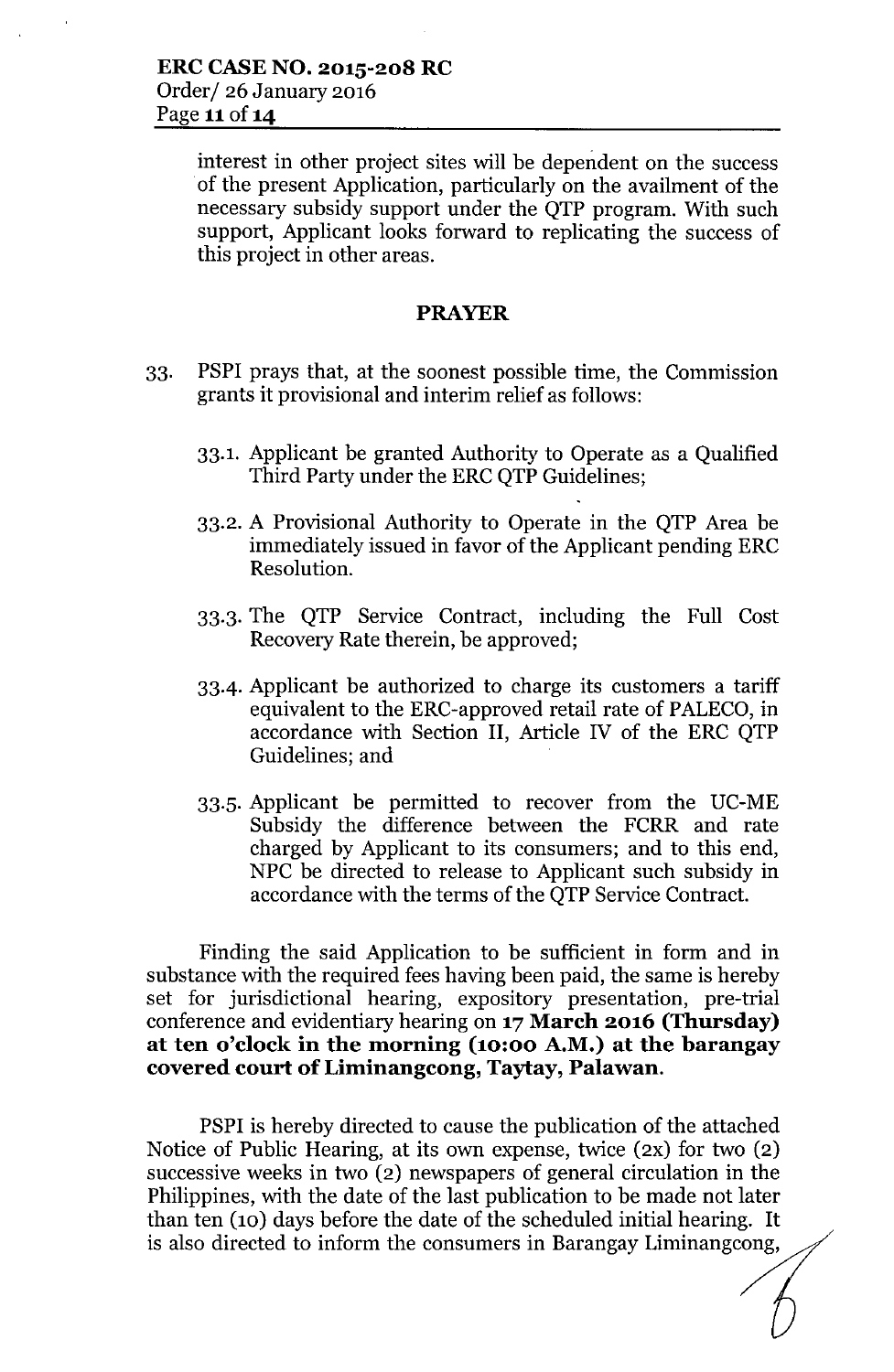Taytay, Palawan, by any other means available and appropriate, of the filing of the Application, its reasons therefor, and of the scheduled hearing thereon.

Let copies of the Application, this Order, and the attached Notice of Public Hearing be furnished the Office of the Solicitor General (OSG), the Commission on Audit (COA), and the Committees on Energy of both Houses of Congress. They are hereby requested, if they so desire, to send their duly authorized representatives at the scheduled hearing.

Likewise, let copies of this Order and the attached Notice of Public Hearing be furnished the Offices of the Governor of Palawan and the Municipal Mayor of Taytay for the appropriate posting thereof on their respective bulletin board.

PSPI is hereby directed to furnish all those making requests therefor with copies of the Application and its attachments, subject to reimbursement of reasonable photocopying costs.

On the date of the initial hearing and pre-trial conference, PSPI must submit to the Commission its written Compliance with the jurisdictional requirements attaching therewith, methodically arranged and duly marked, the evidence of the actual posting and publication of the Notice of Public Hearing consisting of certifications issued to that effect, signed by the afore-mentioned Governor and Mayor or their duly authorized representatives, bearing the seals of their offices, and the affidavits of the Editors or Business Managers of the newspapers where said Notice of Public Hearing were published together with the complete issues of the said newspapers, and such other proofs of compliance with the requirements of the Commission.

PSPI and all interested parties are directed to submit, at least five (5) days before the date of initial hearing and pre-trial conference, their respective Pre-trial Briefs containing, among others:

- (a) A summary of admitted facts and proposed stipulation of facts;
- (b) The issues to be tried or resolved;
- (c) The documents or exhibits to be presented, stating the purposes thereof and proposed markings therefore; and

 $\mathscr{C}$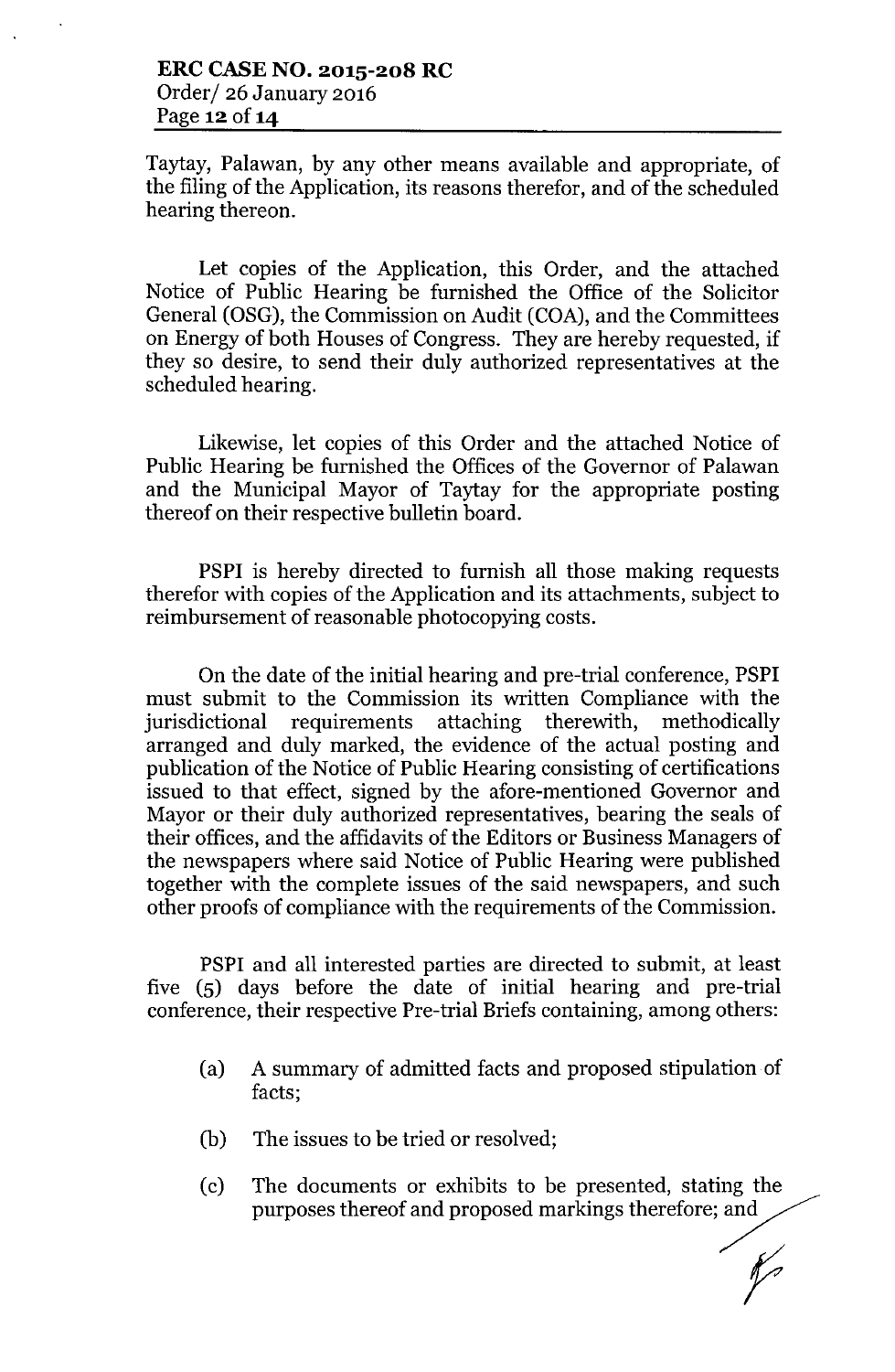(d) The number and names of the witnesses, with their written testimonies in an individual affidavit form, to be attached to the Pre-trial Brief.

Failure of PSPI to submit the required Pre-trial Brief and Judicial Affidavits of their witnesses within the prescribed period shall be a ground for cancellation of the scheduled hearing, and the resetting of which shall be six (6) months from said date of cancellation.

As part of the pre-trial conference, PSPI must also be prepared to make an expository presentation of their Application, aided by whatever communication medium that they may deem appropriate for the purpose, in order to put in plain words and explain, for the benefit of the consumers and other concerned parties, what the Application is all about and the reasons and justifications being cited in support thereof.

### SO ORDERED.

Pasig City, 26 January 2016.

 ${\bf ERC}^-$ *Office of the Chairman :* 1111:11!11~11~11!1!111!111111~~!11111'11111111111'1~~~IIII~~ .. ,' 004-OC-00510,

FOR AND BY AUTHORITY OF THE COMMISSION:

•.. JOSE VICENTE B. SAL *Chairman and CE07*

ls/apv.2015-208 RC PSPI (QTP).doc